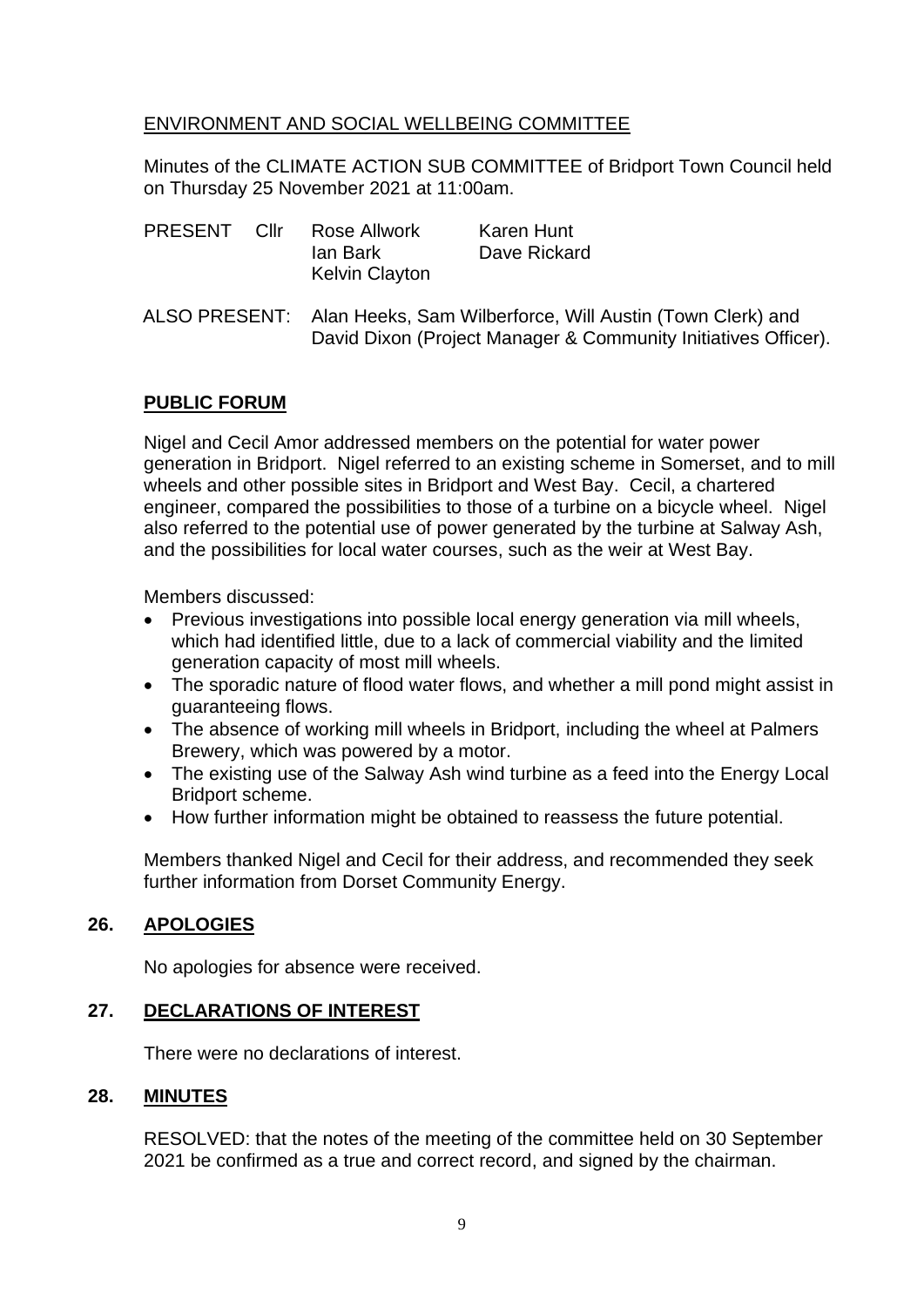# **29. UPDATE ON ENERGY CHAMPIONS PILOT**

Consideration was given to a report of the Project Manager & Community Initiatives Officer, ENCL: 3670. The pilot scheme had been launched in October 2021, with workshops held on 30 October 2021. Five volunteers had agreed to proceed to train as champions and their role would be developed, along with evaluation methods. Members were asked to consider whether to proceed with the five volunteers, or seek further volunteers with a possible partnership with other parishes; Lyme Regis and Charmouth had expressed interest and could be engaged in online aspects of the training.

Members discussed:

- The number of spaces available for training, which was said to be about 12;
- The management of the volunteer group, which would be by the Town Council and the Centre for Sustainable Energy;
- The need for feedback from those who expressed an interest and subsequently declined to proceed as champions;
- Opportunities to promote the scheme, including the use of a market stall, a presence at events and, at a later date, door knocking; and
- The potential for developing a relationship with Dorset Warmer Homes and Magna Housing to obtain referrals.

RESOLVED: that the scheme be further publicised including a timetable of sessions, bespoke social media material, with support from councillors.

RESOLVED: that the programme should commence in January, and that Lyme Regis Town Council and Charmouth Parish Council be invited to engage in the online training.

# **30. UPDATE ON CLIMATE FORUM**

Alan Heeks of Seeding Our Future addressed members on face-to-face and virtual climate forum events held on 23 and 24 November 2021. He reported that they had been very successful, with good engagement and partnership working. A climate response initiative would be the next step. The forums had identified a strong sense that a communication programme was needed, using small interventions and brief messages. Social media would be crucial. Other suggestions were an umbrella approach, events, and engagement with young people. A press release would be issued, along with a follow-up report for participants and non-participants, and a forward visioning meeting would be held in December 2021.

Members considered:

- The current position regarding a grant of £2,000 to Seeding Our Future. Alan Heeks advised that some £1,200 had been spent on a website and leaflet and both were being updated. Events that formed part of the grant request had not proceeded due to Covid-19, and the balance of £800 would be retained for review;
- Whether there should be a wide-ranging scope of activities, or a targeted approach on individual issues such as food, transport or energy;
- The importance of teaching ecology; and
- Translating larger climate issues into everyday situations.